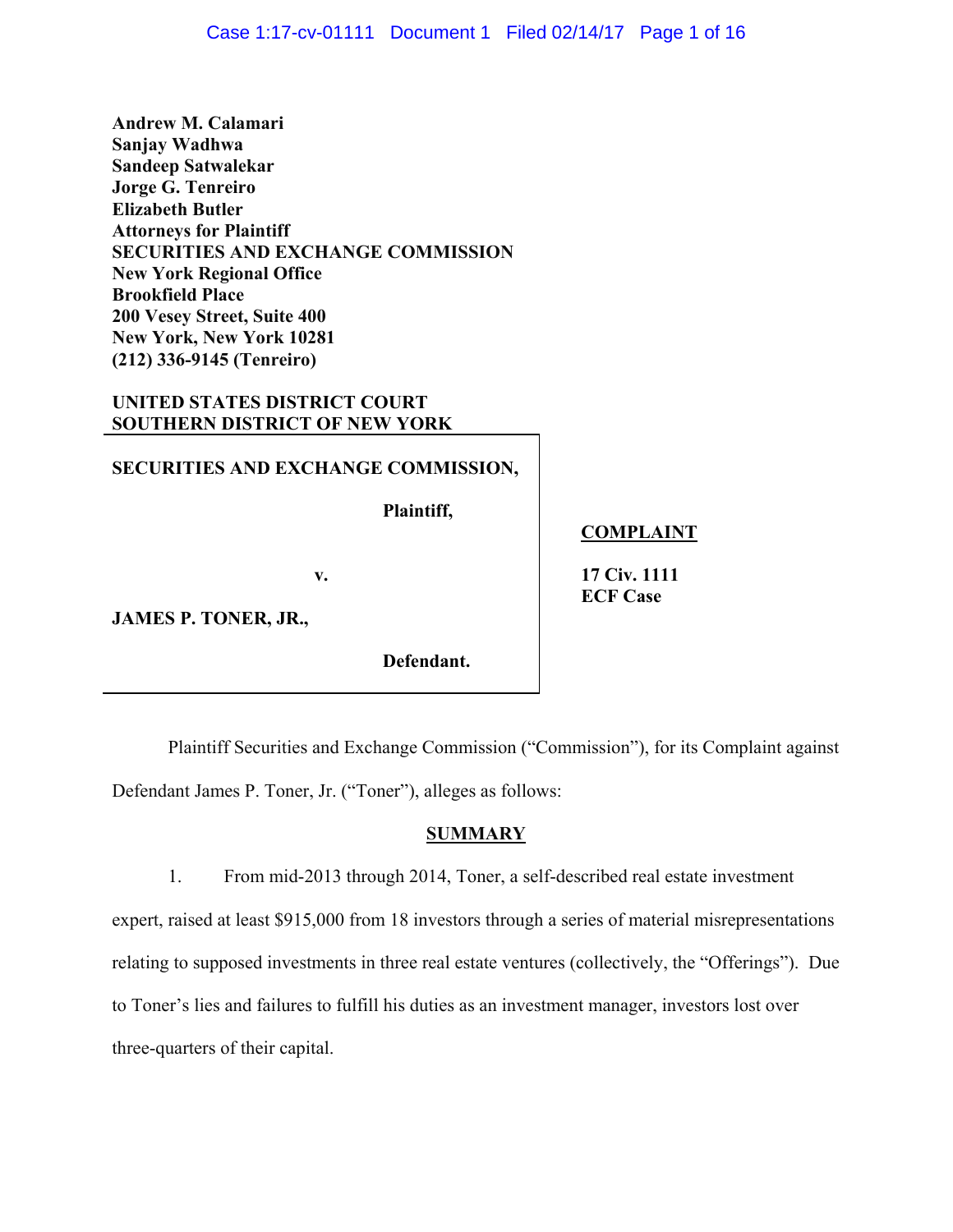#### Case 1:17-cv-01111 Document 1 Filed 02/14/17 Page 2 of 16

 2. The stated purpose of each Offering was to purchase a residential property in or around Phoenix, Arizona, renovate that property, and then sell it for a profit. While the funds invested in each Offering were pooled to invest in one of the three properties, two of the ventures were structured as partnerships while investors purchased promissory notes in order to invest in the third.

 3. In connection with marketing these Offerings, Toner (a) falsely stated that he planned to personally manage at least some of the properties; (b) falsely stated that he would make personal investments in the projects; and (c) falsely stated that his compensation would be derived either solely from his capital contribution in the Offerings, which he never made, or after profits had been distributed to investors.

 4. Contrary to his false representations to investors, Toner (a) did not manage the properties himself and had a preexisting plan to transfer the vast majority of investment proceeds to a real estate broker (the "Broker") so that she could manage the properties; (b) did not invest failed real estate ventures and did not have sufficient assets to make an investment; and (c) collected upfront management fees from the ventures before any profits had been distributed to in the Offerings, as he was enmeshed in protracted bankruptcy proceedings relating to prior investors.

 5. Moreover, in order to skirt the registration requirements of the federal securities laws, Toner also instructed some investors to falsely state that they were "accredited investors" for purposes of subscribing to the offerings, and took other steps to evade the registration requirements of the federal securities laws.

 6. Of the \$915,000 they invested with Toner, the investors in the Offerings lost approximately \$682,000, of which approximately \$442,000 was squandered. Additionally,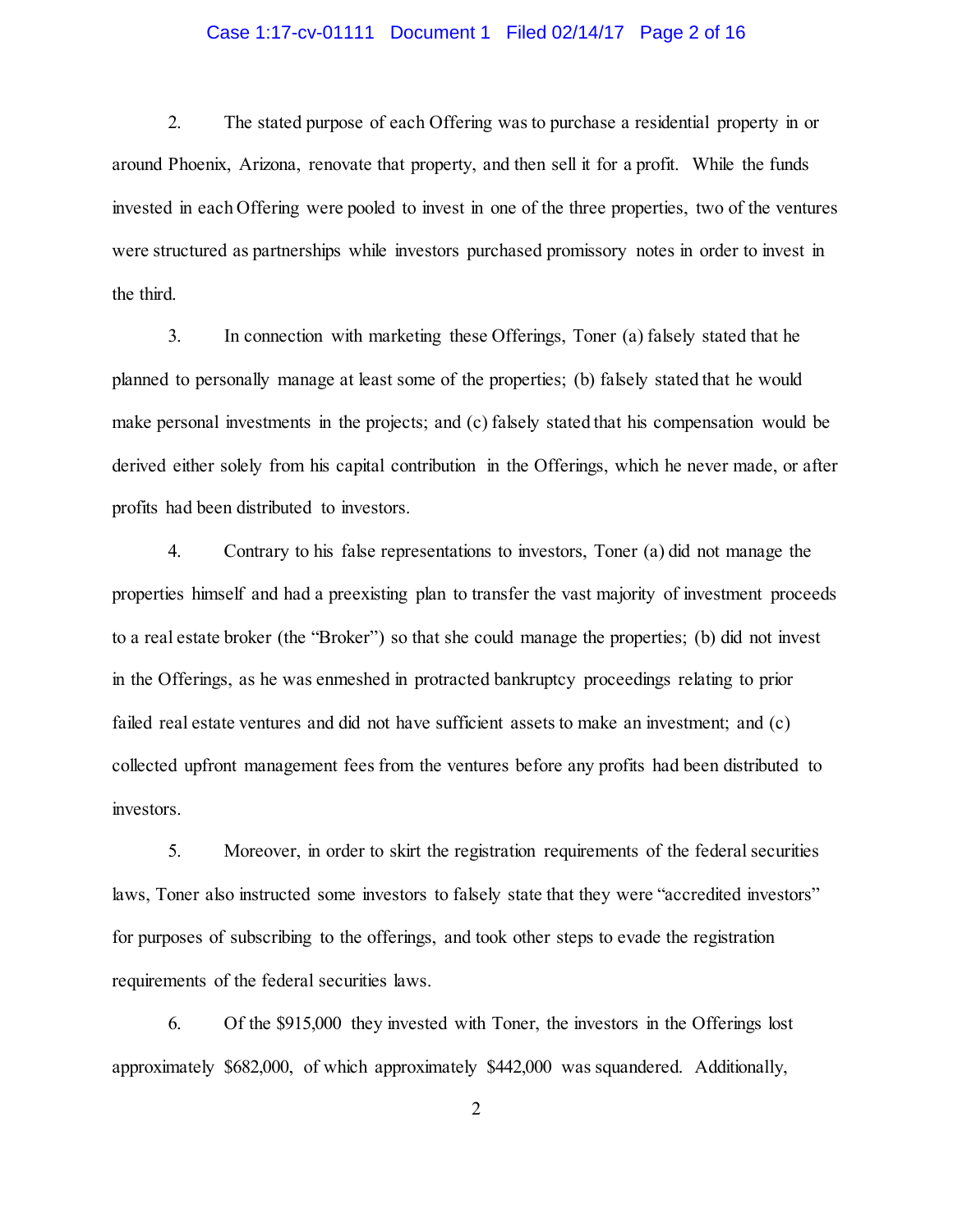#### Case 1:17-cv-01111 Document 1 Filed 02/14/17 Page 3 of 16

 Toner misappropriated \$51,000 of investor funds from 2013 through 2014, which he attempted to conceal through a series of transfers between numerous bank accounts under his control. Specifically, Toner misappropriated \$31,000 by taking undisclosed management fees even though he did not manage any of the Offerings and, in 2014, stole \$20,000 directly from an investor.

#### **VIOLATIONS**

 7. By virtue of the conduct alleged here, Toner engaged in securities fraud in violation of Section 17(a) of the Securities Act of 1933 ("Securities Act") [15 U.S.C. § 77q(a)], Section 10(b) of the Securities Exchange Act of 1934 (the "Exchange Act") [15 U.S.C. § 78j(b)], and Rule 10b-5 thereunder [17 C.F.R. § 240.10b-5], and, without a registration statement being in effect or filed, Toner engaged in the unlawful sale and offer to sell securities in violation of Sections 5(a) and 5(c) of the Securities Act [15 U.S.C. §§ 77e(a), 77e(c)]. Unless Toner is permanently restrained and enjoined, he will again engage in the acts, practices, and courses of business set forth in this Complaint and in acts, practices, and courses of business of similar type and object.

#### **NATURE OF THE PROCEEDINGS AND RELIEF SOUGHT**

 8. The Commission brings this action under Securities Act Section 20(b) [15 U.S.C. § 77t(b)] and Exchange Act Section 21(d) [15 U.S.C. § 78u(d)]. The Commission seeks to permanently enjoin Toner from engaging in the transactions, acts, practices, and courses of business alleged in this Complaint and seeks an order requiring Toner to disgorge all ill-gotten gains from the unlawful sale of unregistered securities set forth in this Complaint, together with prejudgment interest. The Commission also seeks civil penalties against Toner pursuant to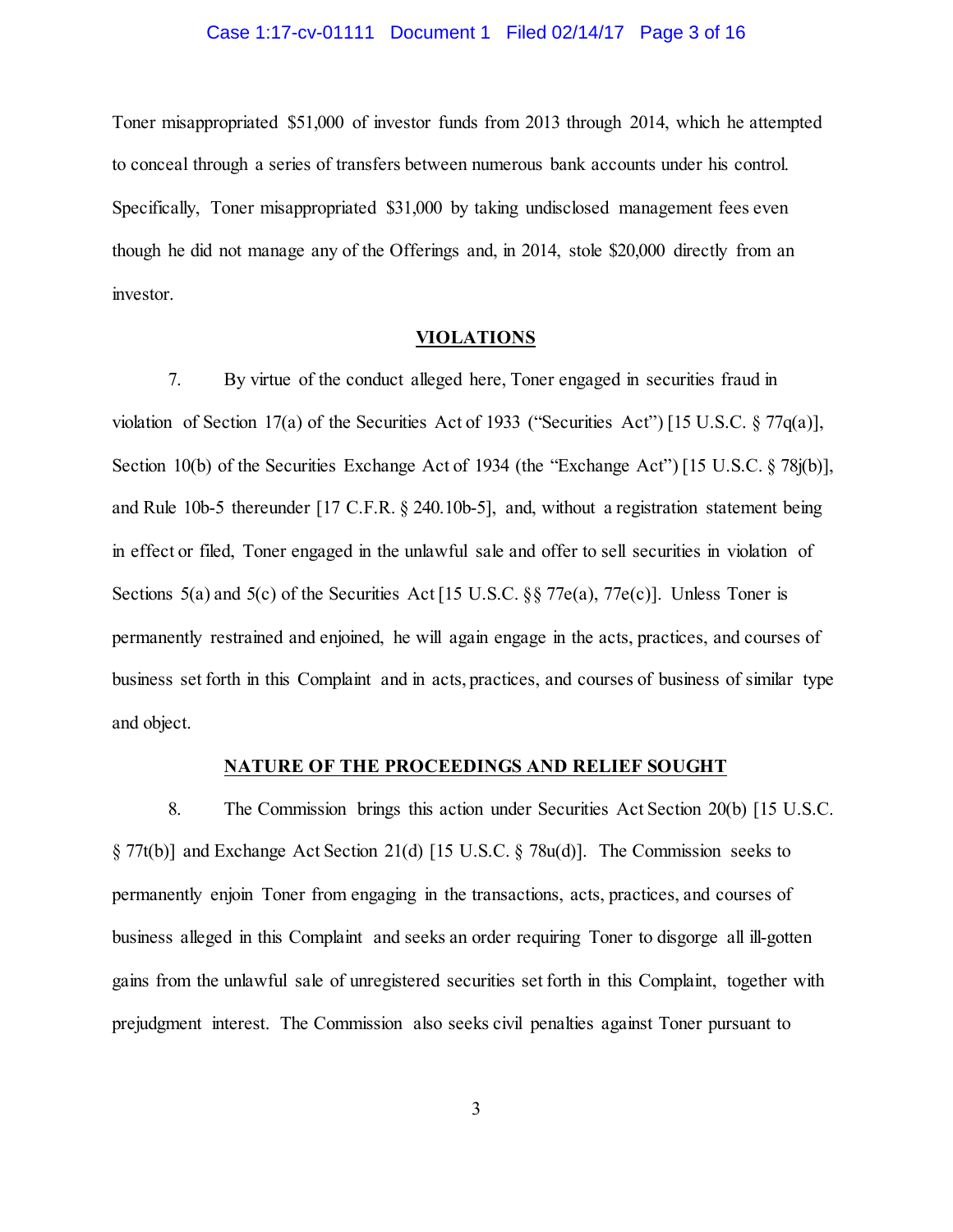#### Case 1:17-cv-01111 Document 1 Filed 02/14/17 Page 4 of 16

 Securities Act Section 20(d) [15 U.S.C. § 77t(d)] and Exchange Act Section 21(d)(3) [15 U.S.C.  $§ 78u(d)(3)].$ 

### **JURISDICTION AND VENUE**

 9. The Court has jurisdiction over this action pursuant to 28 U.S.C. § 1331, Securities Act Sections 20(b), 20(d) and 22(a) [15 U.S.C. §§ 77t(b), 77t(d), and 77v(a)] and Exchange Act Sections 21(d), 21(e), and 27 [15 U.S.C. §§ 78u(d) and 78aa]. Certain of the acts, practices, transactions, and courses of business alleged in this Complaint were effected, directly or indirectly, by making use of the means, instruments, or instrumentalities of transportation or communication in interstate commerce, or of the mails, or the facilities of a national securities exchange. exchange.<br>10. Defendant has consented to venue in this District.

#### **FACTS**

#### **Defendant**

 11. **Toner** is a resident of Scottsdale, Arizona. Since at least 2008, Toner has been marketing real estate investment programs to individuals across the United States. Toner's primary source of income is from the sale of his real estate investment programs, including a program known as "We Do It For You" and "Jim Toner's Creating Wealth 101."

### **Relevant Entities**

12. **iDepot One, LLC** ("Depot One") is an Arizona limited liability company organized by Toner in June 2013, with its principal place of business in Scottsdale, Arizona. Toner has been the manager of iDepot One at all relevant times. At least ten investors purchased a minimum of \$365,000 in iDepot One partnership interests in 2013. iDepot One was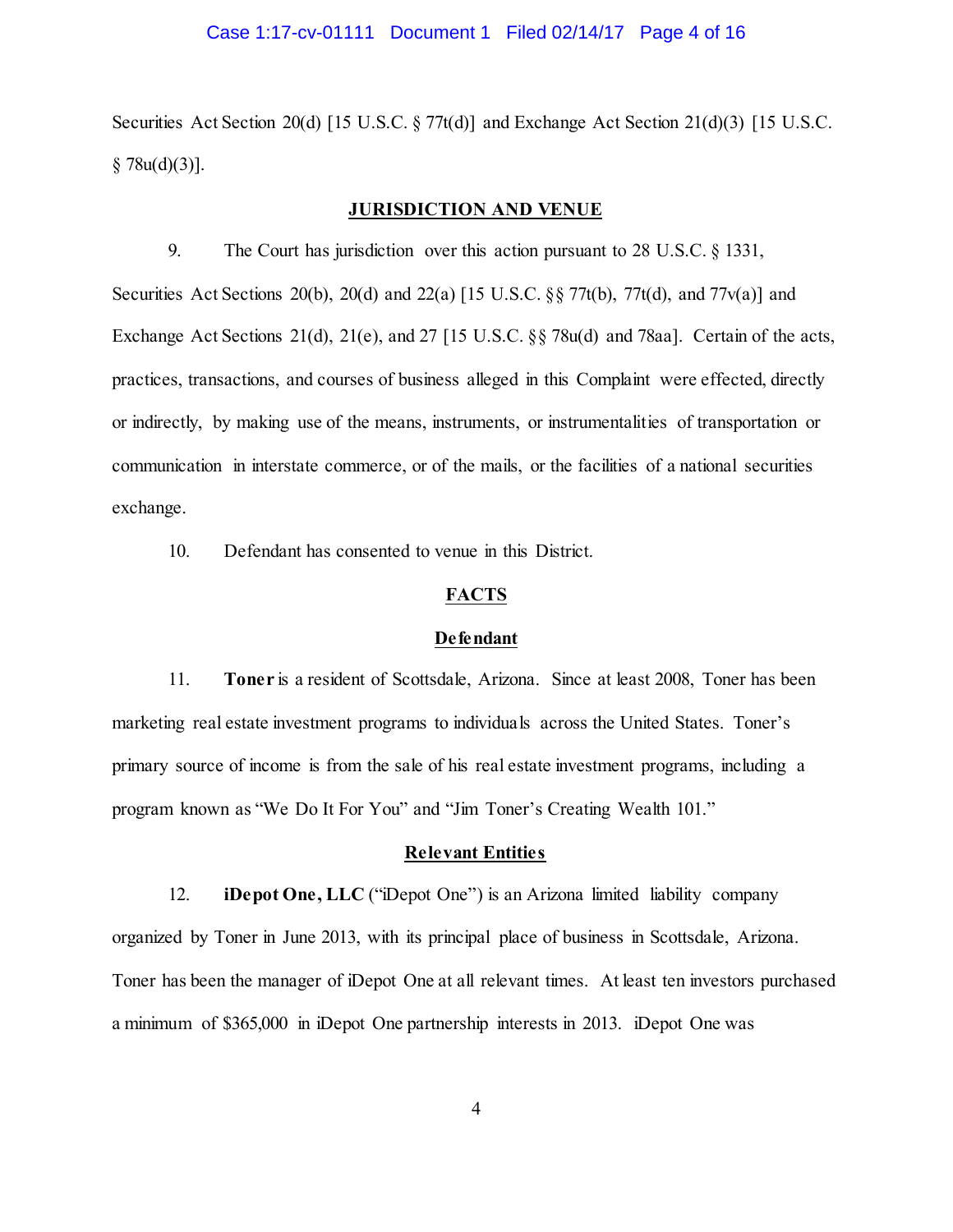#### Case 1:17-cv-01111 Document 1 Filed 02/14/17 Page 5 of 16

 purportedly formed to invest in a residential property located on East Osborn Road in Phoenix, Arizona (the "Osborn Property").

13. **iDepot Two, LLC** ("Depot Two") is an Arizona limited liability company organized by Toner in June 2013, with its principal place of business in Scottsdale, Arizona. Toner has been the manager of iDepot Two at all relevant times. At least four investors purchased a minimum of \$160,000 in iDepot Two partnership interests in 2013. iDepot Two was purportedly formed to invest in a residential property located on East Gold Dust Avenue in Paradise Valley, Arizona (the "Gold Dust Property").

 14. **Shangri-La** refers to a series of promissory notes that at least three investors purchased in approximately June 2013. The proceeds from these notes totaling approximately \$370,000 were pooled in order to invest in a residential property located on East Shangri La Road in Scottsdale, Arizona (the "Shangri-La Property").

 15. **Jim Toner's Specialty Services** ("Specialty Services") is a Pennsylvania S Corporation, with its principal place of business in Scottsdale, Arizona. Toner owns 100% of Specialty Services' stock. Specialty Services is the entity that pays Toner the income that he earns as a result of his various business ventures.

#### 16. **Jim Toner's Wealth Builders, Inc., a/k/a JTWB, LLC and JTWB**

 **International, LLC** ("Wealth Builders") is a Pennsylvania corporation, with its principal place of business in Irwin, Pennsylvania. Wealth Builders is the entity Toner uses to operate "Jim Toner's Creating Wealth 101" program. In particular, Toner used Wealth Builders to market and solicit potential investors to participate in the offerings at issue in this case.

17. **Creating Wealth LLC** ("Creating Wealth," together with Specialty Services and Wealth Builders, the "Companies") is a Pennsylvania limited liability company, with its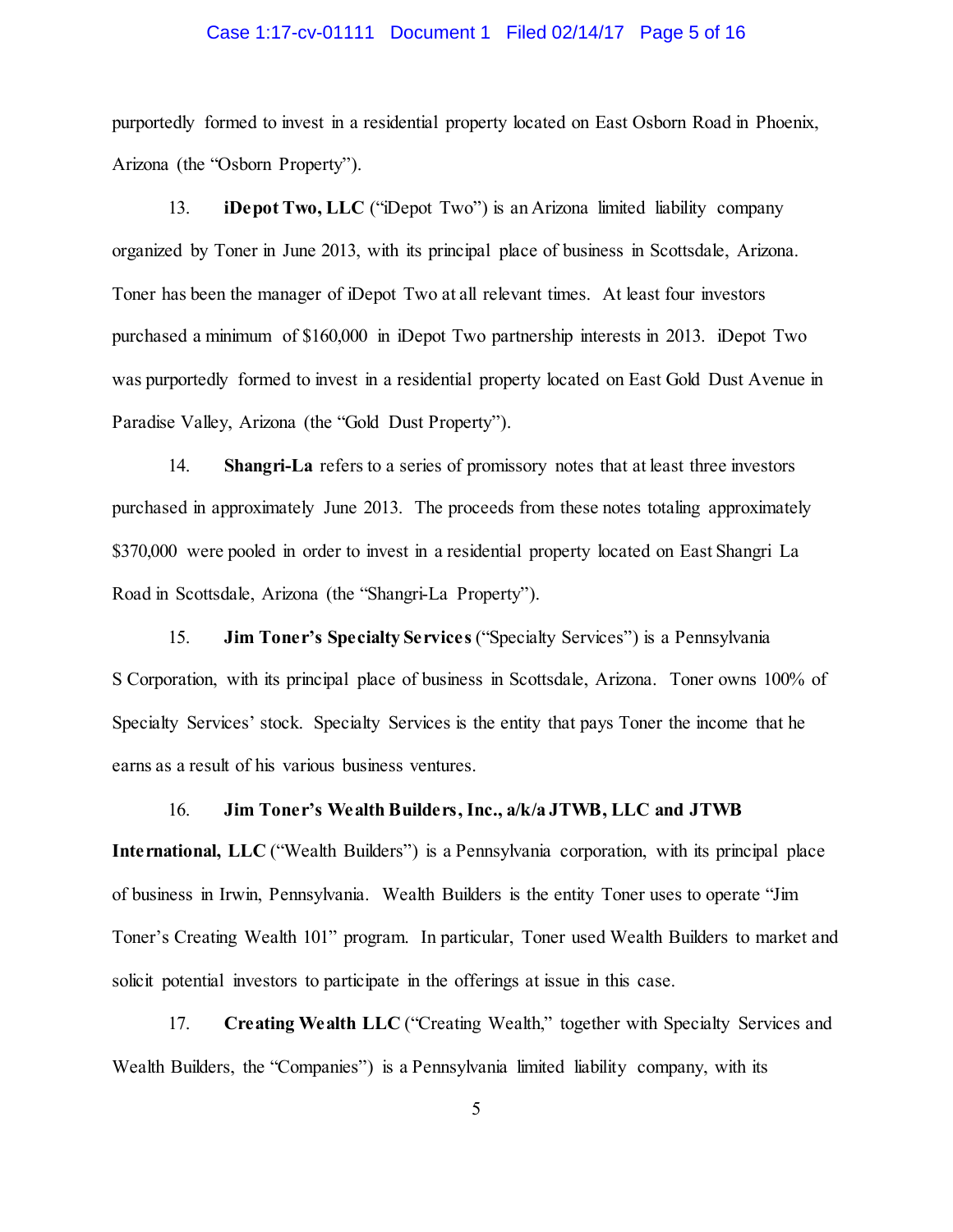#### Case 1:17-cv-01111 Document 1 Filed 02/14/17 Page 6 of 16

 principal place of business in Huntington, Pennsylvania. Upon information and belief, Creating Wealth is another entity that Toner uses to operate "Jim Toner's Creating Wealth 101" program and to obtain contact information of individuals to whom he marketed and solicited potential investments in the offerings at issue in this case.

#### **Toner's Real Estate Marketing Background**

 18. Since at least 2009, Toner has offered online and in-person seminars across the country to individuals interested in investing in real estate. In connection with the seminars, Toner typically sold for a few thousand dollars a series of instructional materials called "We Do It For You," which purported to instruct an individual on how to invest in real estate—either to flip a home or to become a landlord.

 19. In connection with these seminars, Toner also solicited investments in his own real estate projects or offered investors the opportunity to provide Toner with funds to invest on their behalf.

 20. Toner instructed some of the individuals that showed interest in his projects to direct funds through self-directed Individual Retirement Accounts to him and his entities, including Wealth Builders and Specialty Services.

 21. Through these seminars, which Toner posted on various websites including his Facebook page and on YouTube, Toner obtained the names and contact information of thousands of individuals that had attended or expressed interest in his seminars and to whom he was able to further market his investment deals. Toner, through his Wealth Builders email account, periodically sent these individuals emails concerning real estate investment opportunities.

 22. From at least 2009 through 2012, while a resident of Pennsylvania, Toner obtained funds from at least six individuals in Pennsylvania to invest in purported real estate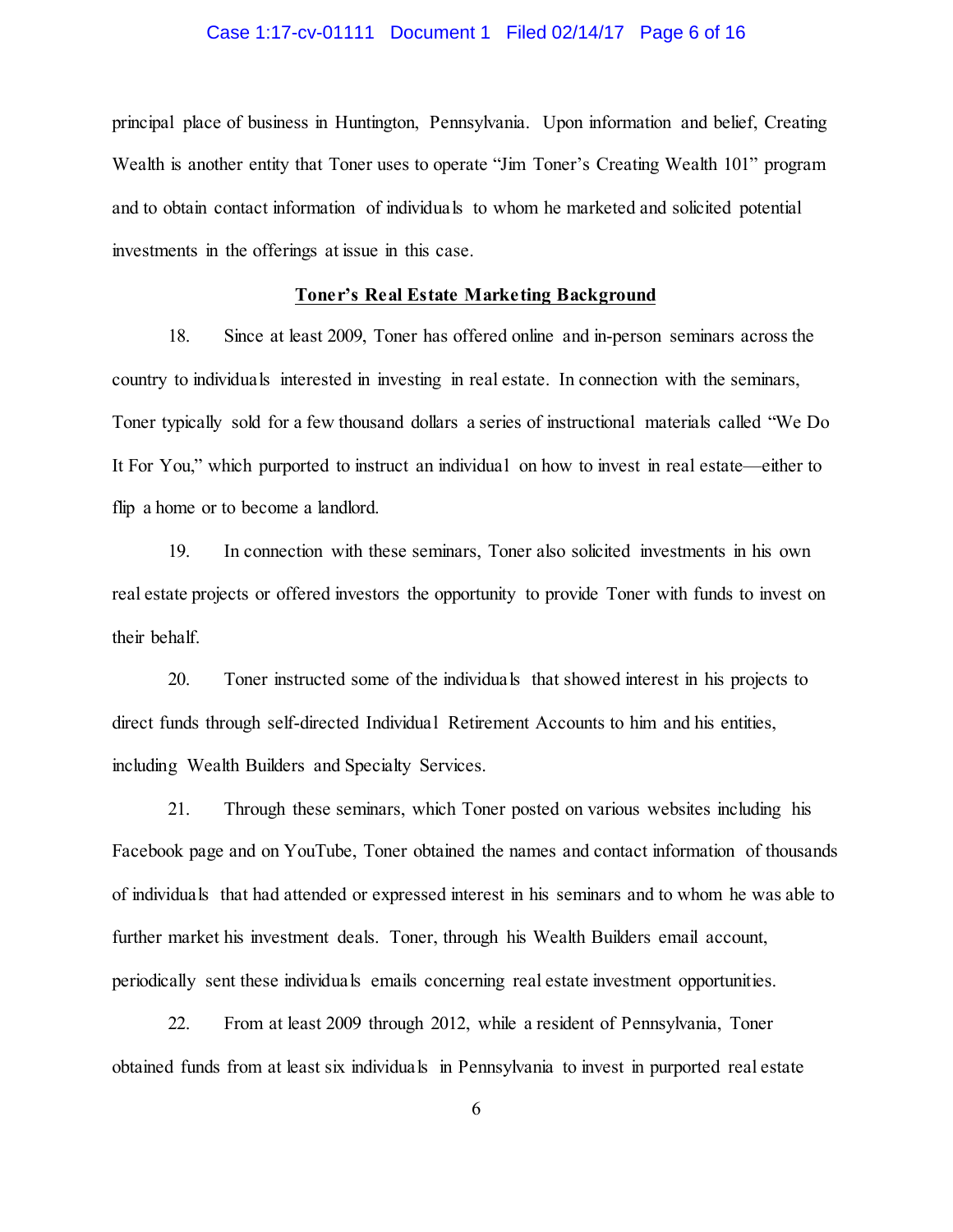#### Case 1:17-cv-01111 Document 1 Filed 02/14/17 Page 7 of 16

 ventures in the Commonwealth. In April 2012, after several of these real estate projects had failed, Toner and his wife commenced Chapter 7 bankruptcy proceedings in the Western District of Pennsylvania.

### **Toner's Relationship With the Broker**

 23. Toner was introduced to the Broker in mid-2012 during a conference call to discuss real estate business opportunities in Arizona.

 24. Before Toner solicited investments in the Offerings, Toner and the Broker agreed that Toner would use his contacts with current and potential investors to solicit pooled investments in Arizona real estate that the Broker would then manage.

#### **Toner Fraudulently Raises Funds for the Offerings**

 25. After relocating to Arizona, Toner, in May 2013, began soliciting thousands of individuals by email and other means to invest in real estate ventures in Arizona through issuances of limited partnership interests in iDepot One and iDepot Two, and promissory notes in Shangri-La (together, the "Offerings").

 26. In June 2013, Toner organized and conducted a webinar accessible to thousands of potential investors, who Toner located utilizing the contacts he had obtained throughout the years promoting his online and in-person real estate seminars in Pennsylvania.

 27. In the webinar, Toner solicited investments in the Offerings, misrepresenting his purported expertise as a real estate investor.

 28. Toner pitched the Offerings as pooled investments in residential properties for which he would manage and oversee renovations and then quickly resell the properties for a profit.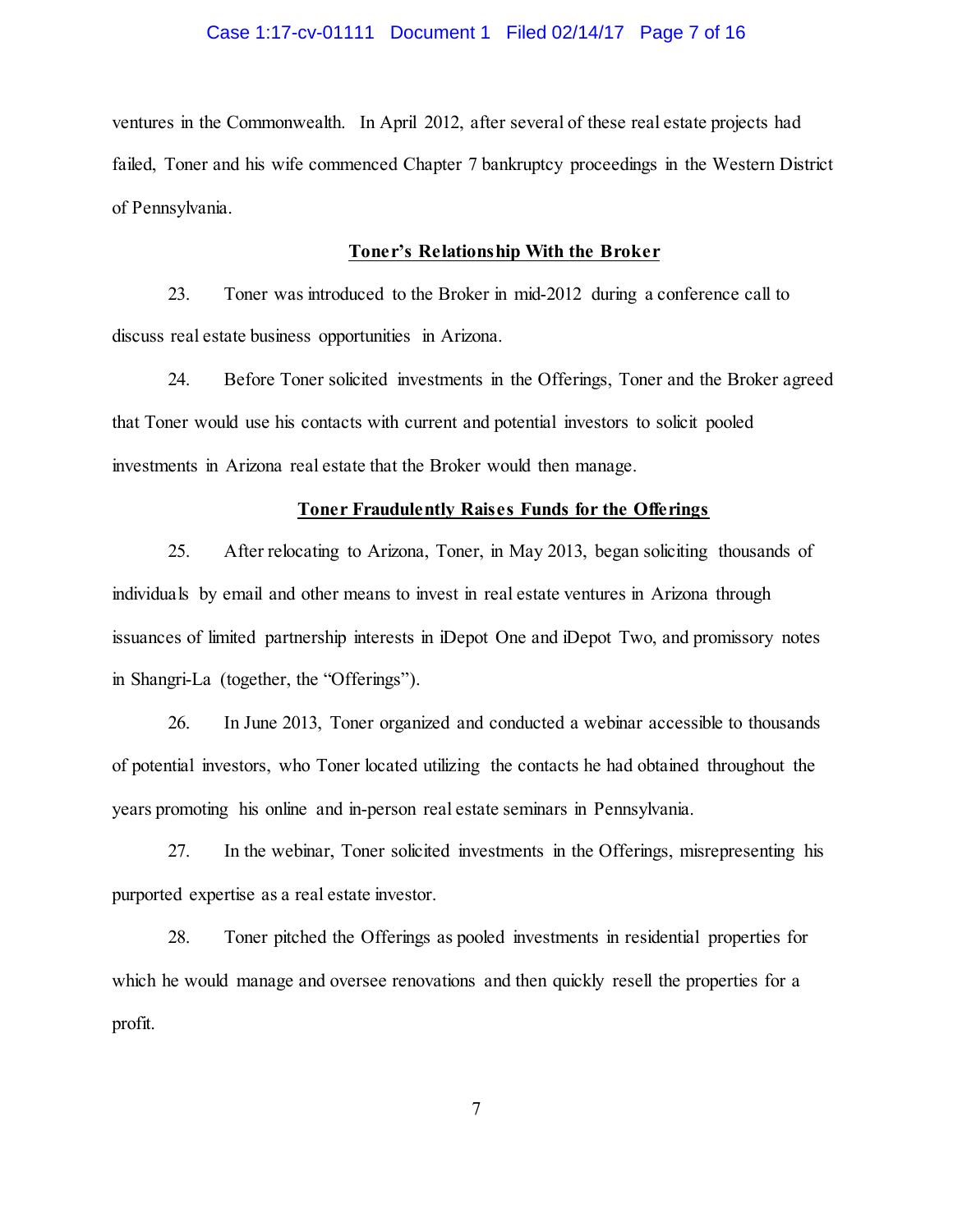#### Case 1:17-cv-01111 Document 1 Filed 02/14/17 Page 8 of 16

 money owed to them with respect to a specific pooled investment project. 29. Investors in Shangri-La were provided with a promissory note evidencing the

 30. After one investor questioned whether promissory notes would adequately reflect the joint ownership of the property, the investment structure was changed for the subsequent offerings. For iDepot One and iDepot Two, Toner offered partnership interests instead of promissory notes, along with a subscription agreement and a partnership operating agreement (the "Offering Documents") that would evidence the formation of partnerships.

 31. Toner offered and sold investors partnership interests in iDepot One and iDepot Two and explained that each partnership would pool investor funds and that each partnership would be managed by Toner for investment in the Osborn and Gold Dust Properties, respectively.

 32. Investors in Shangri-La were offered and sold promissory notes to evidence their interest in pooled funds that would be invested in the Shangri-La Property. The promissory notes provided that the funds would be used "for the purchase, improvement, holding costs, and miscellaneous fees associated" with the Shangri-La Property, and would be returned in approximately 90 days after the improvement and sale of the Property.

 33. As a result of the webinar and of Toner's subsequent written and oral solicitations, Toner raised or helped raise \$895,000 in 2013: at least ten investors purchased \$365,000 in iDepot One partnership interests for investment in the Osborn Property; at least four Dust Property; and at least three investors invested \$370,000 in the Shangri-La promissory notes. investors purchased \$160,000 in iDepot Two partnership interests for investment in the Gold

34. Toner received \$525,000 of these funds directly from investors.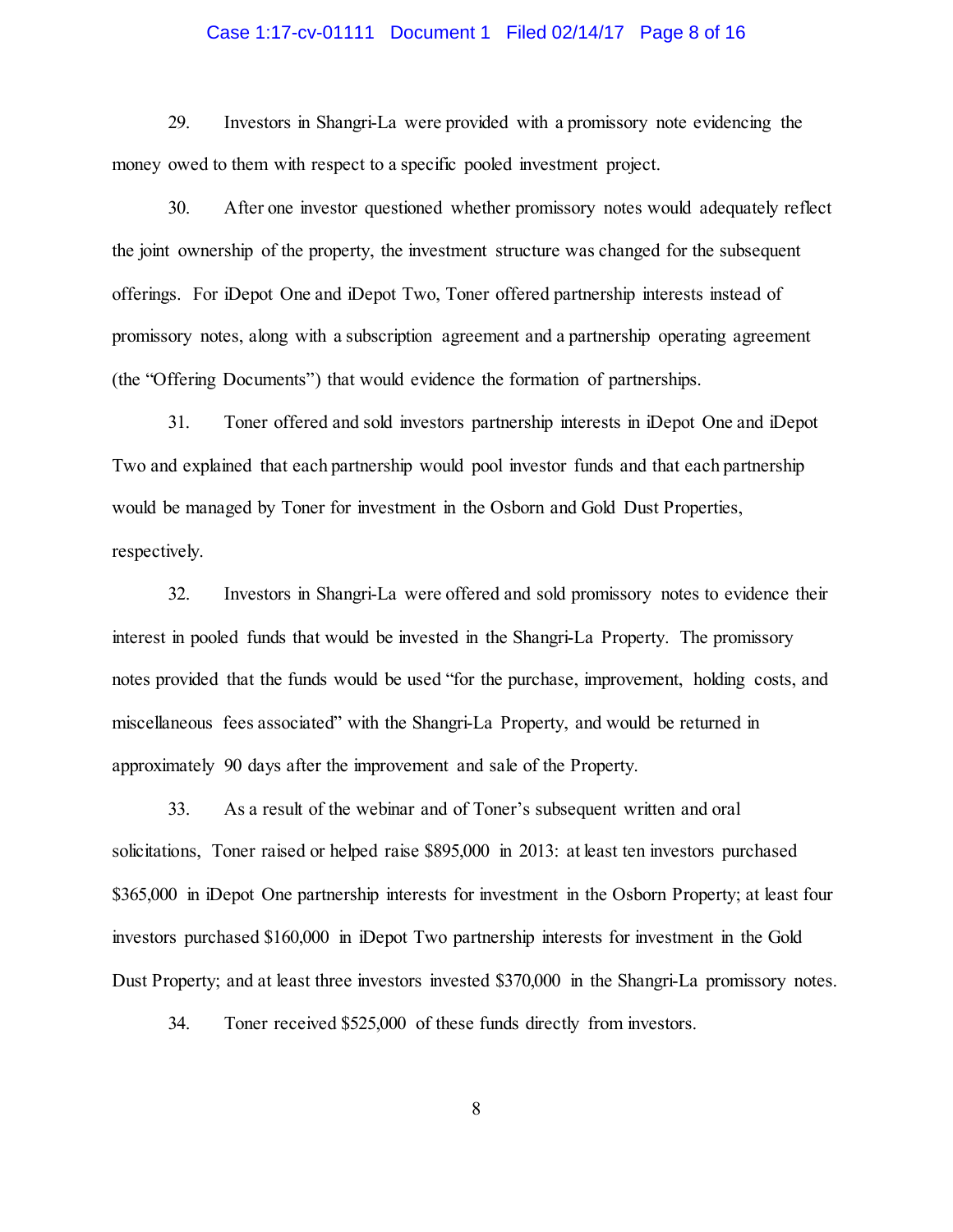#### Case 1:17-cv-01111 Document 1 Filed 02/14/17 Page 9 of 16

 35. In connection with the raising of funds for the Offerings, both in oral and written statements, Toner made a series of false or misleading representations and omissions to potential and actual investors with respect to the Offerings.

 36. Specifically, Toner made false and misleading representations about (a) his role as a purported manager of the real estate ventures and the role he intended the Broker to play; (b) his financial participation in the Offerings; (c) the fees he would collect for himself from the funds; and (d) the fact that he was then engaged in a protracted bankruptcy relating to failed real estate ventures.

 37. First, the Offering Documents for iDepot One and iDepot Two identified Toner as the managing member of both entities and stated that Toner was the only person authorized to make contracts, incur liabilities, and sell assets in connection with managing the investments at issue. issue. 38. Toner assured investors that he would manage their funds with expertise, stating

 that he was willing to serve as a "life preserver" for novice investors, but that investors had to be prepared to move quickly.

 39. In fact, contrary to his representations that he personally would manage the investments, Toner only sent approximately \$123,000 of the \$525,000 he received to a title agency to purchase the Osborn Property, but took an upfront \$10,000 management fee, and immediately turned over control of the remaining proceeds to the Broker. The Broker then paid Toner an additional management fee of \$21,000.

 40. Toner also immediately turned over control of the management of the Offerings to the Broker. Toner failed to take any steps to assure himself that the funds would be safe in the hands of the Broker by, for example, doing simple due diligence on her background or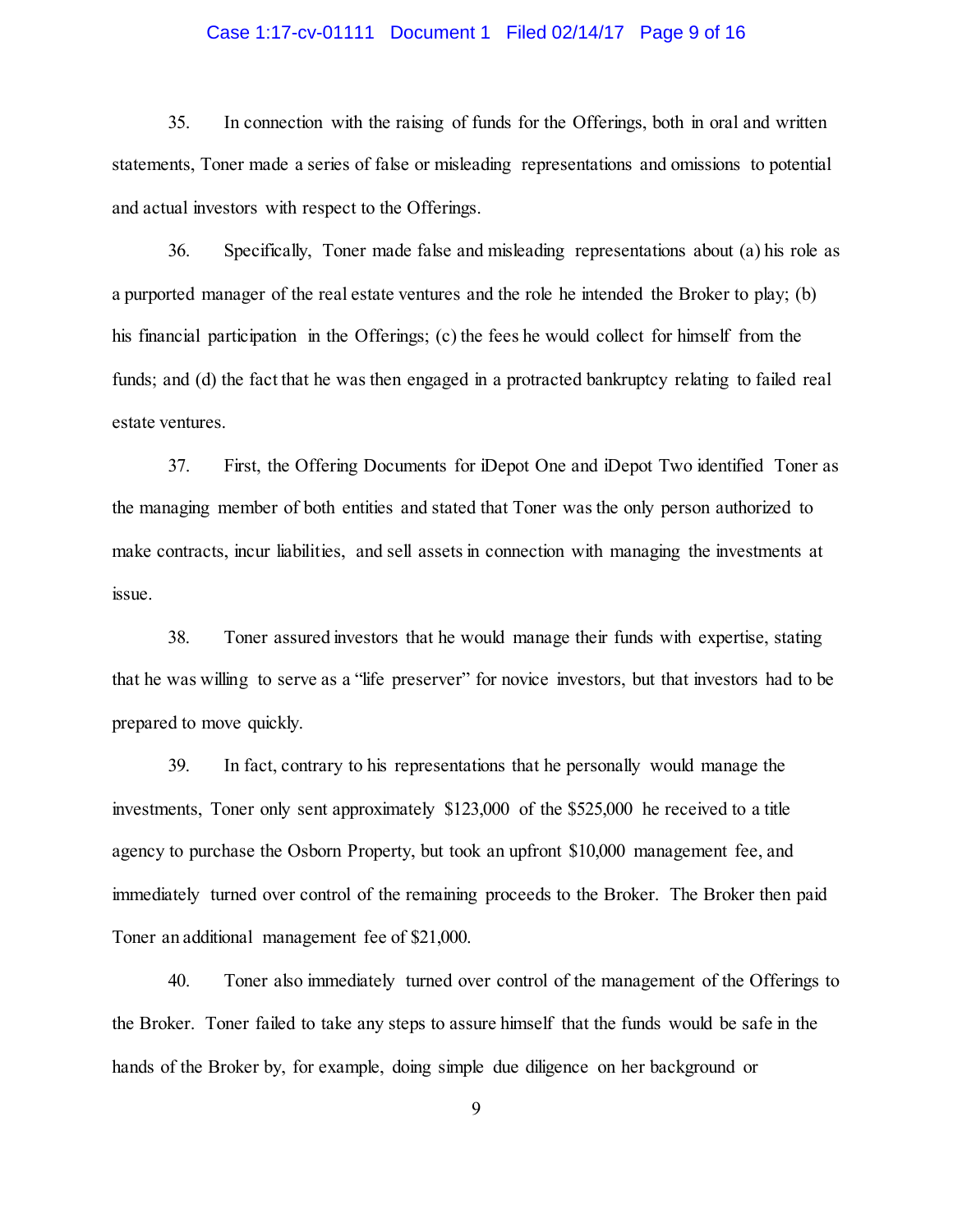#### Case 1:17-cv-01111 Document 1 Filed 02/14/17 Page 10 of 16

monitoring her use of the funds.

 41. When Toner handed over \$392,000 of the ventures' investment proceeds to the Broker, the Broker was under federal investigation for federal tax evasion and fraud, charges for which she would be eventually sentenced to four years in prison.

 42. In addition to receiving from Toner over \$392,000 of the ventures' investment proceeds, the Broker received \$370,000 directly from Shangri-La investors.

 43. The Broker, who had already purchased the Gold Dust and Shangri-La Properties prior to receiving investor funds, then "sold" those two the properties to the iDepot Two and Shangri-La investors, respectively, at handsome profits. She also remitted approximately \$300,000 to a contractor to work on the Properties, and transferred \$21,000 to Toner as a management fee.

 44. Second, Toner also misrepresented to some investors in the Offerings that he would invest his own assets in the Offerings. During the June 2013 webinar, Toner represented that he was investing in every deal with the investors. Outside of the webinar, Toner told at least one investor in each of the iDepot One and iDepot Two Offerings that he personally owned or was buying the properties at the time the investors made their investments and told at least one investor that he was investing \$30,000 of personal funds into the transactions.

 45. For example, Toner falsely stated in an email to a married couple that invested in iDepot One ("Investor A") that they were "partners [with him] in these deals." He also falsely told Investor A in a subsequent email that "[the Broker] and I are both in this deal so we are VERY confident that our numbers are on."

 46. In fact, Toner had no intention of investing in the properties and he never did invest. As he knew all along, he had no assets that would allow him to invest because he was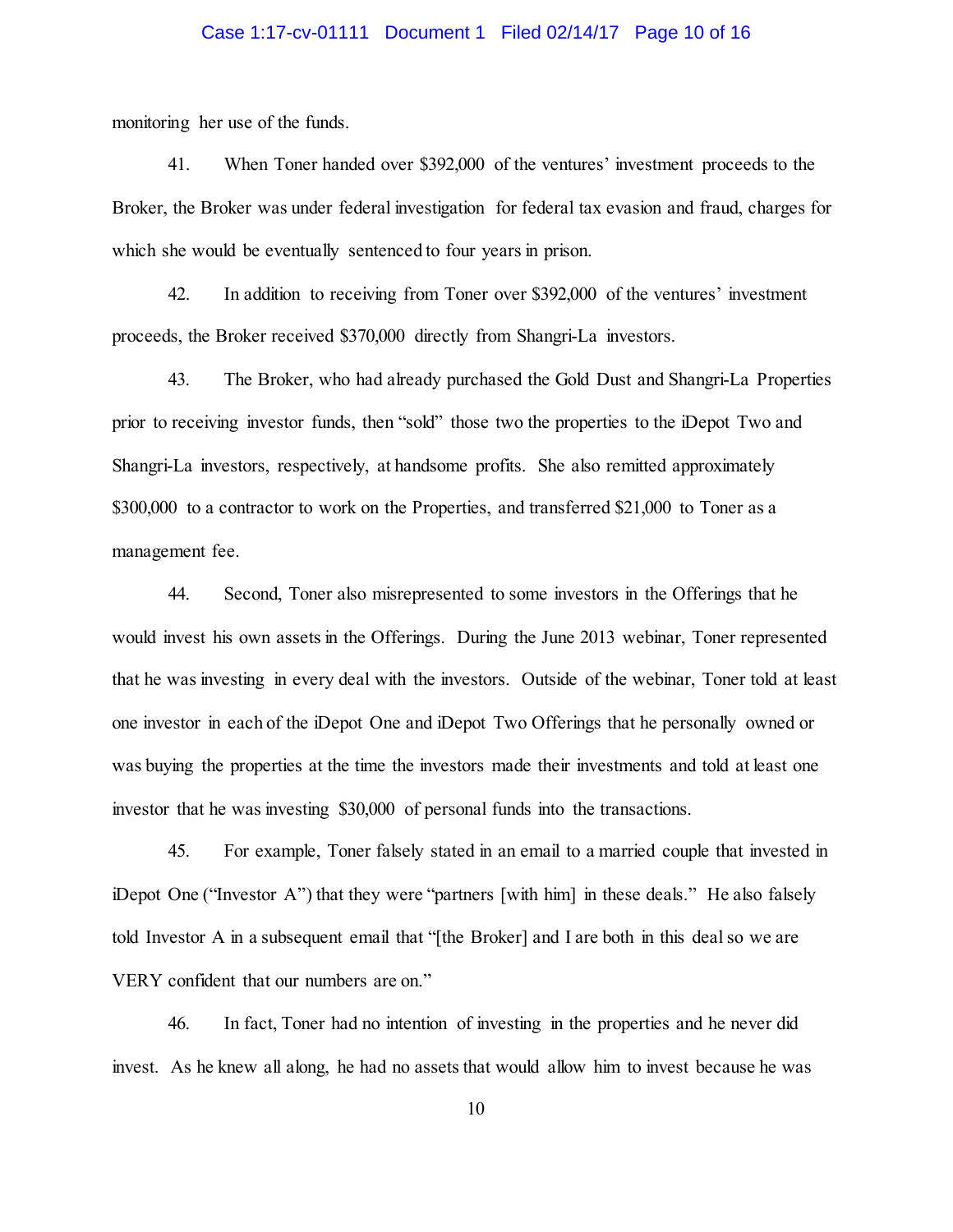#### Case 1:17-cv-01111 Document 1 Filed 02/14/17 Page 11 of 16

engaged in protracted bankruptcy proceedings while soliciting investors for the ventures.

 47. Third, the Offering Documents provided for Toner to be paid management fees only *after* the partners received profits from the venture, and Toner affirmatively told some investors that his entire compensation would be derived in the same manner as their investment returns (i.e., proportional to each individual's investments).

 48. As discussed above, Toner received over \$31,000 in management fees from the Offerings' proceeds: he took \$10,000 before any investments were even made, and he received \$21,000 from the Broker well before the Offerings' generated any returns.

 49. Toner later took affirmative steps to hide his undisclosed "management fees" from investors. For example, he removed a reference to the amount he had been paid from an accounting ledger he then forwarded to iDepot One investors who had demanded the information.

#### **Toner Continued to Mislead Investors About the Offerings**

 50. Throughout 2014 and 2015, Toner continued to falsely tell investors that he had invested alongside them in the Offerings, using that as a way to lull investors who were demanding their funds back. For example, in one e-mail, Toner falsely told an investor: "I don't think you understand the severity of the situation. We lost almost ALL of our money and I lost even more due to attorneys' fees and other costs that I personally paid on behalf of all the other investors."

 51. In July 2014, Toner continued his fraudulent securities offerings by soliciting an elderly investor ("Investor B") for an additional \$20,000 that he told her would be invested in iDepot One.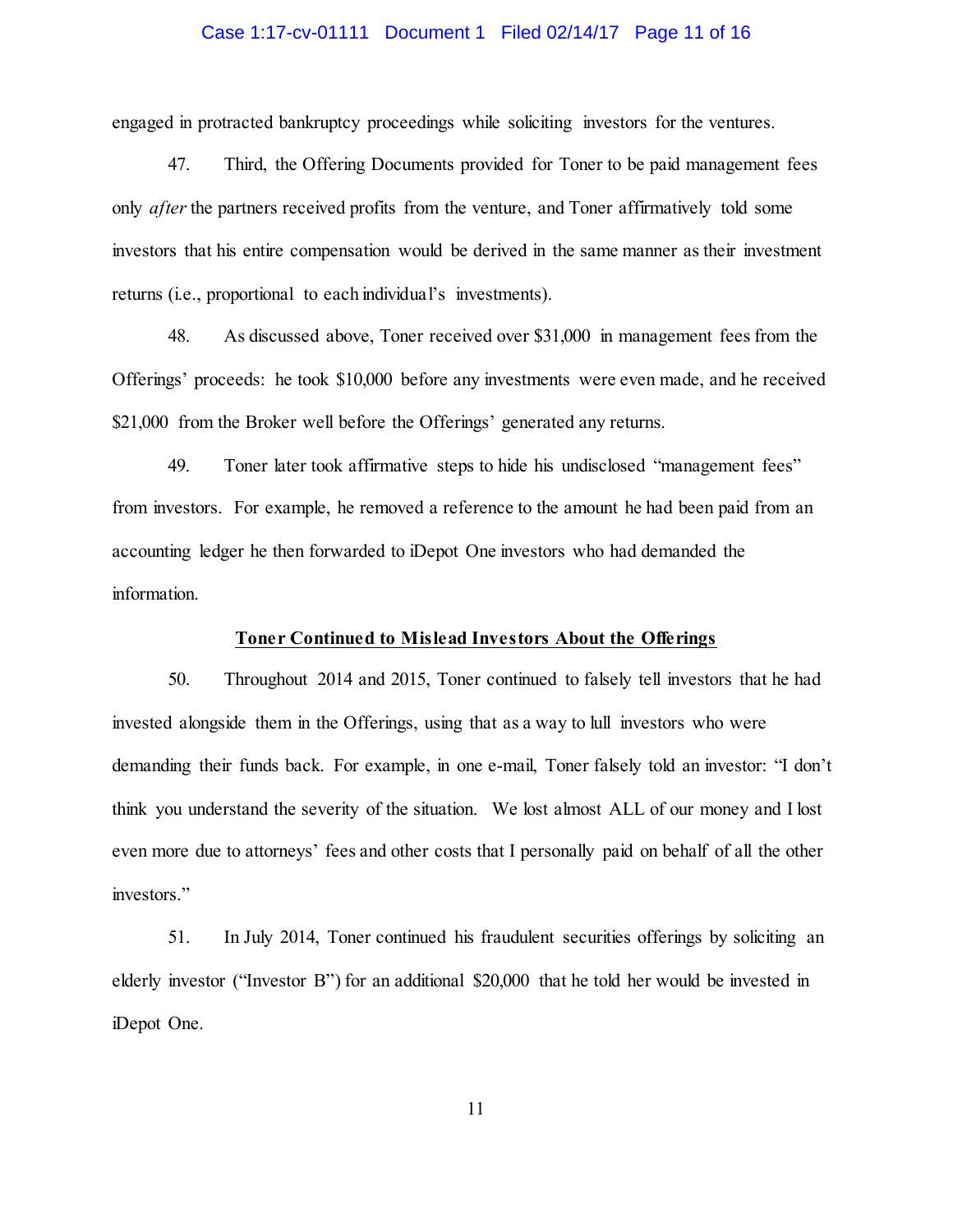#### Case 1:17-cv-01111 Document 1 Filed 02/14/17 Page 12 of 16

 52. Toner did not use Investor B's money for iDepot One, despite assuring Investor B that he would do so. Instead, he fraudulently misappropriated these funds as operating capital for his Companies.

#### **Toner's Misappropriation and Loss of Investor Funds**

 53. Of the \$915,000 that Toner raised on the basis of his fraudulent statements, at most \$422,000 of these funds were invested in purchasing and rehabbing the Properties, with another \$51,000 going into Toner's pocket and the remaining \$442,000 squandered.

 54. The Osborn, Gold Dust, and Shangri-Law properties were collectively sold for \$256,000, net outstanding mortgages on the properties. Not all of the proceeds from these sales were transferred to the Offerings' investors.

 55. Investors collectively lost \$682,000 of the \$915,000 that they invested in the Offerings.

 56. Toner also refused to pay Investor A, another iDepot One investor, its proportionate share of the Osborn sale proceeds. Instead, Toner demanded that Investor A sign a full release protecting Toner from all legal liability for any misconduct before paying Investor A the amount due under the Offering Documents. The investor refused to sign and, to date, has not received any funds back from Toner.

#### **Toner Instructed Certain Investors to Lie About Their Accreditation Status**

 57. The iDepot One and iDepot Two Offering Documents required all investors to certify their status as accredited investors.

 58. When certain investors asked about the certification, Toner deliberately misled them into believing that they were accredited simply because Toner was willing to accept their investments. For example, in response to one investor's questions about the accredited investor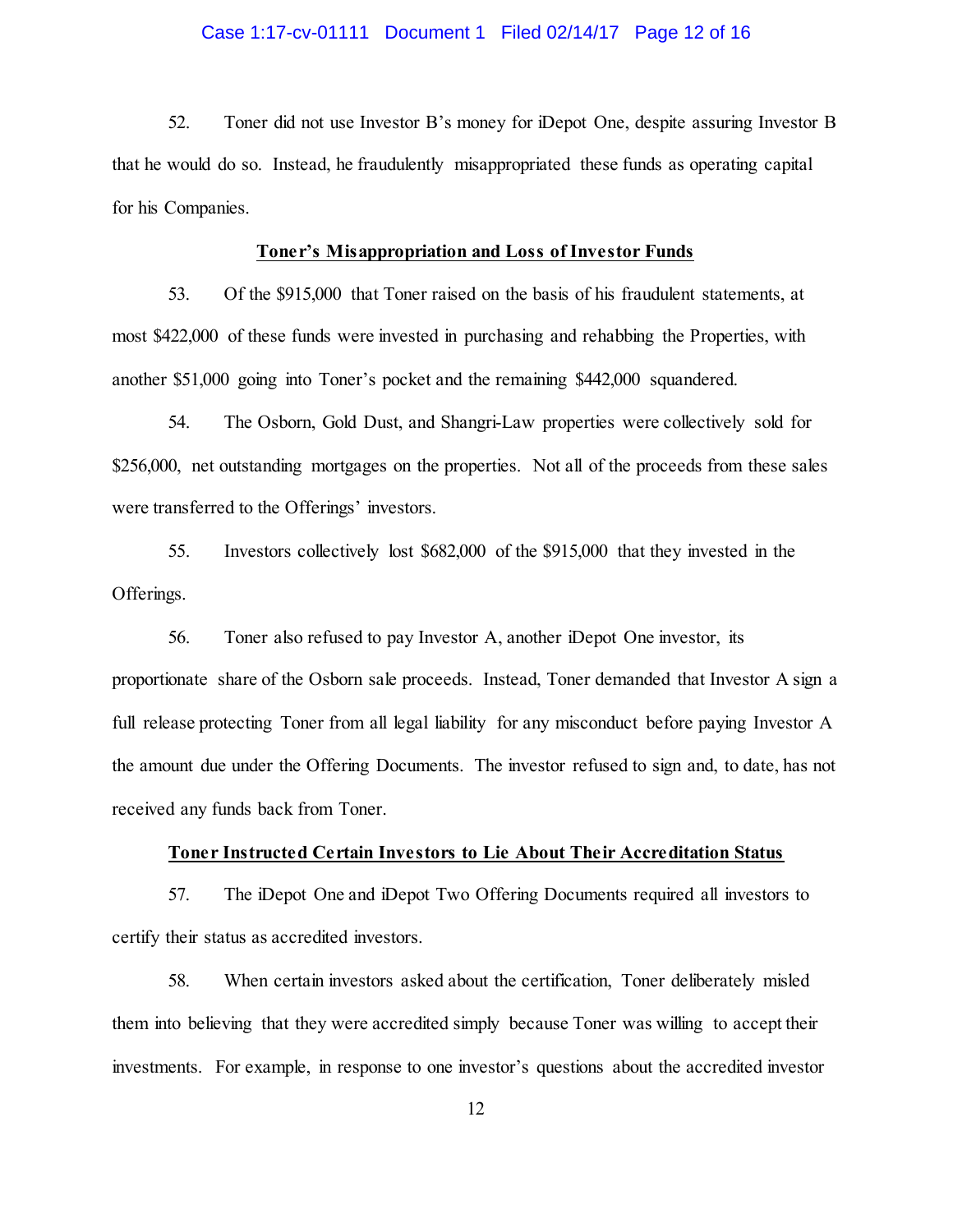# Case 1:17-cv-01111 Document 1 Filed 02/14/17 Page 13 of 16

 criteria provided in the iDepot One subscription agreement, Toner misleadingly advised him "[y]ou are an investor accepted into the LLC [i.e., iDepot One] by being accredited via the  $LLC.$ "

 LLC." 59. In other instances, Toner instructed investors that they did not need to indicate how they qualified as accredited investors. For example, at least two iDepot One investors told Toner that they did not satisfy any of the accredited investor categories listed on the subscription agreement. Toner instructed these investors to simply complete the Offering Documents without the certification concerning how they satisfied the criteria or to affirmatively lie about their status.

 60. Investors who failed to certify their accreditation status and investors who were not in fact accredited investors were nevertheless accepted into the Offerings. In fact, Investor A specifically told Toner "[w]e did not initial any of the items in Section A, Verification of Status as 'accredited investor' under Regulation D because none of the statements are applicable to us."

# **FIRST CLAIM FOR RELIEF Violations of Exchange Act Section 10(b) and Rule 10b-5 Thereunder**

 61. The Commission realleges and incorporates by reference paragraphs 1 through 60, as though fully set forth herein.

 62. By virtue of the foregoing, Toner, in connection with the purchase or sale of securities, by the use of any means or instrumentality of interstate commerce or of the mails, or of any facility of any national securities exchange, directly or indirectly: (a) employed devices, schemes or artifices to defraud; (b) made untrue statements of material fact or omitted to state material facts necessary in order to make the statements made, in the light of the circumstances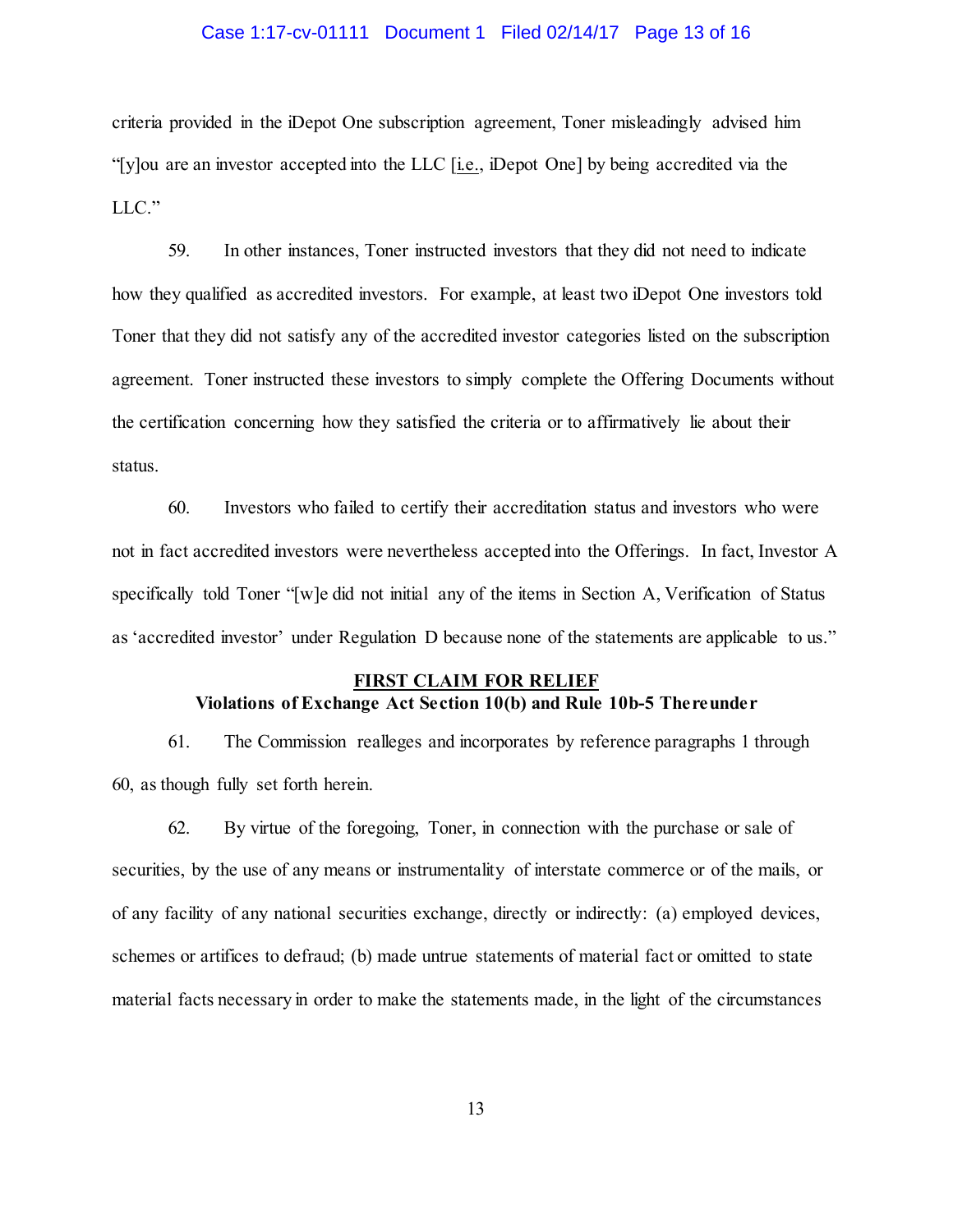#### Case 1:17-cv-01111 Document 1 Filed 02/14/17 Page 14 of 16

 under which they were made, not misleading; and/or (c) engaged in acts, practices or courses of business which operated or would have operated as a fraud or deceit upon persons.

 63. By virtue of the foregoing, Toner, directly or indirectly, violated and, unless enjoined will again violate, Exchange Act Section 10(b) [15 U.S.C. § 78j(b)] and Rule 10b-5 thereunder [17 C.F.R. § 240.10b-5].

# **Violations of Securities Act Section 17(a) SECOND CLAIM FOR RELIEF**

 64. The Commission realleges and incorporates by reference paragraphs 1 through 60, as though fully set forth herein.

 65. By virtue of the foregoing, in the offer or sale of securities, by the use of any means or instruments of transportation or communication in interstate commerce or by use of the mails, directly or indirectly, Toner: (a) employed devices, schemes or artifices to defraud; (b) obtained money or property by means of an untrue statement of a material fact or omitted to state a material fact necessary in order to make the statements made, in light of the circumstances under which they were made, not misleading; and/or (c) engaged in transactions, practices or courses of business which operate or would operate as a fraud or deceit upon the purchaser.

 66. By reason of the conduct described above, Toner, directly or indirectly violated and, unless enjoined will again violate, Securities Act Section 17(a) [15 U.S.C. § 77q(a)].

## **Violations of Securities Act Sections 5(a) and 5(c) THIRD CLAIM FOR RELIEF**

 67. The Commission realleges and incorporates by reference paragraphs 1 through 60, as though fully set forth herein.

 68. By virtue of the foregoing, (a) without a registration statement in effect as to that security, Toner, directly and indirectly, made use of the means and instruments of transportation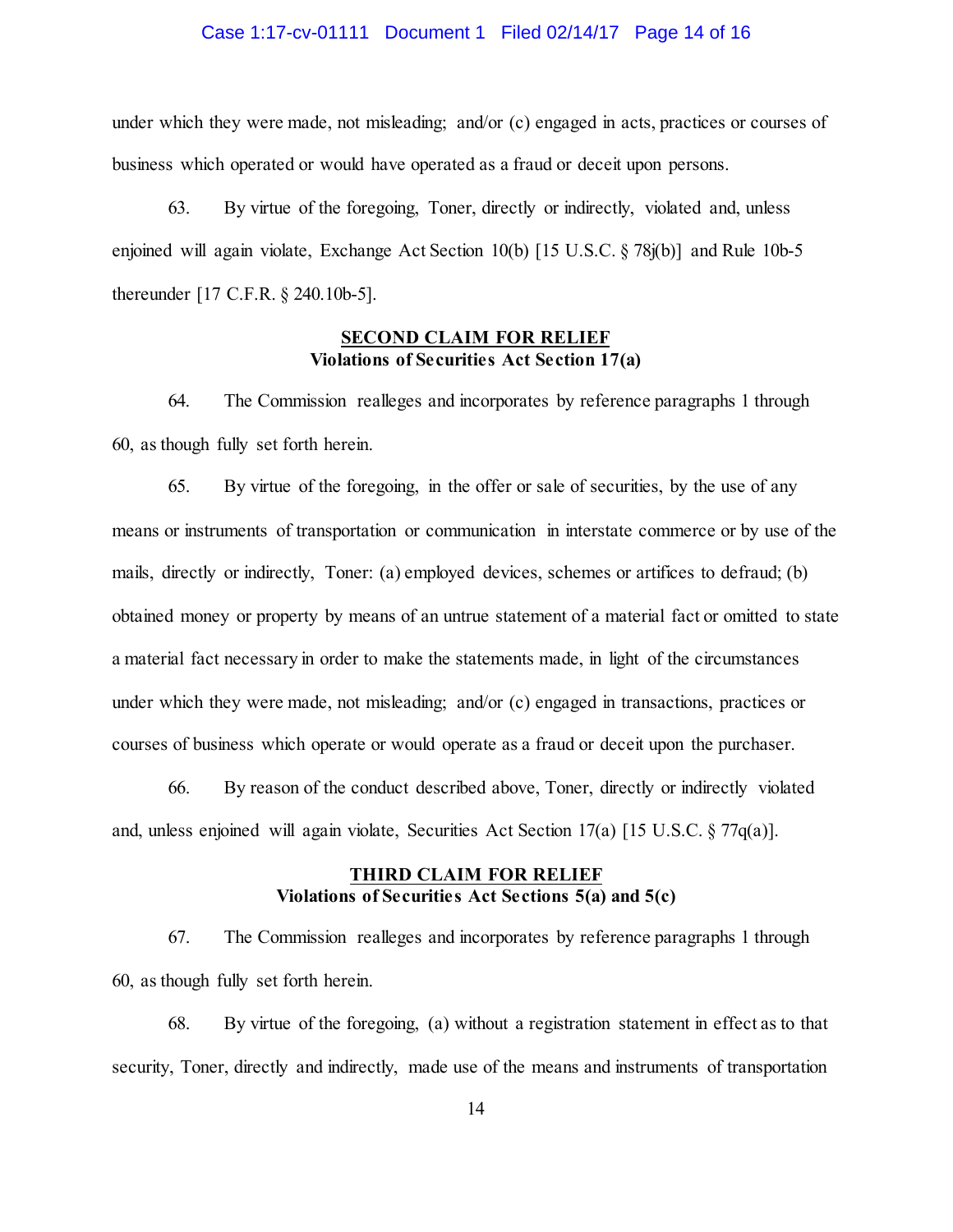#### Case 1:17-cv-01111 Document 1 Filed 02/14/17 Page 15 of 16

 or communications in interstate commerce and of the mails to sell securities through the use of means of a prospectus, and (b) made use of the means and instruments of transportation or communication in interstate commerce and of the mails to offer to sell through the use of a prospectus, securities as to which no registration statement had been filed.

 69. By reason of the conduct described above, Toner, directly or indirectly violated and, unless enjoined will again violate, Securities Act Sections 5(a) and 5(c) [15 U.S.C. §§ 77e(a) and e(c)].

#### **RELIEF SOUGHT**

 **WHEREFORE**, the Commission respectfully requests that this Court enter a Final Judgment:

### **I.**

 Permanently restraining and enjoining Toner and his agents, servants, employees and attorneys and all persons in active concert or participation with him who receive actual notice of the injunction by personal service or otherwise, and each of them, from committing future violations of each of the securities laws and rules promulgated thereunder as alleged in this Complaint;

### **II.**

 Ordering Toner to disgorge, with prejudgment interest, all ill-gotten gains from the conduct alleged in this Complaint;

#### **III.**

 Ordering Toner to pay a civil monetary penalty pursuant to Securities Act Section 20(d) [15 U.S.C. § 77t(d)] and Exchange Act Section 21(d)(3) [15 U.S.C. § 78u(d)(3)]; and